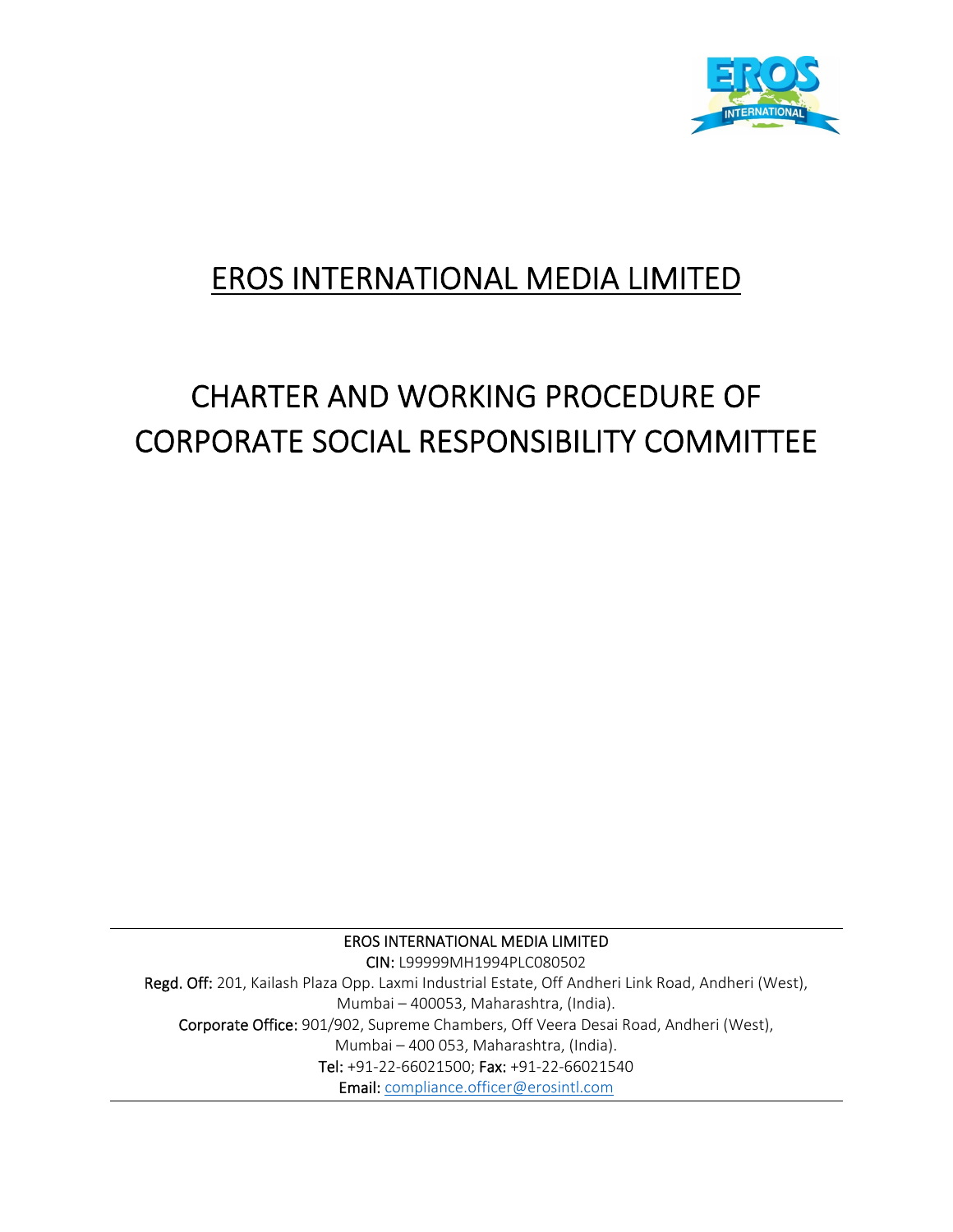

#### 1. OBJECTIVE

The Board of Directors of the Company, "Eros International Media Limited" have constituted Corporate Social Responsibility Committee ("the Committee" or "CSR Committee") in terms of Section 135 of the Companies Act, 2013 ("the Act") read along with the applicable Rules thereto and, as amended from time to time.

This Charter on Corporate Social Responsibility Committee lays down the composition, roles and responsibilities of the CSR Committee to ensure that the Company fulfil its vision and responsibility towards the welfare of the society in which it operates.

#### 2. Composition of CSR Committee

The Board of Directors reconstituted the Committee on October 26, 2018 comprising of the following Committee Members:

- Mr. Dhirendra Swarup [Non-Executive Independent Director] (Chairman)
- Mr. Kishore Lulla [Executive Director]
- Mr. Sunil Lulla [Executive Vice Chairman and Managing Director]

#### 3. MANDATE / SCOPE / TERMS OF REFERENCE OF CSR COMMITTEE

- a) Formulating the CSR policy in compliance to Section 135 of the Act;
- b) Identifying activities to be undertaken as per Schedule VII of the Act;
- c) Recommending to Board the CSR expenditure to be incurred;
- d) Recommending to Board, modifications to the CSR policy as and when required;
- e) Regularly monitoring the implementation of the CSR policy;
- f) Any other matter/thing as may be considered expedient by the members in furtherance of and to comply with the CSR Policy of the Company.

#### 4. WORKING PROCEDURE

In accordance with Section 135 of the Act and applicable rules thereto, applicable Secretarial Standards and also in accordance with SEBI (Listing Obligations and Disclosure Requirements) Regulations, 2015, the following working procedure is adopted by the Corporate Social Responsibility Committee:

#### a. Constitution of the Committee:

- The Board of Directors shall constitute the CSR Committee.
- The Committee shall comprise of atleast three directors out of which one director shall be an independent director.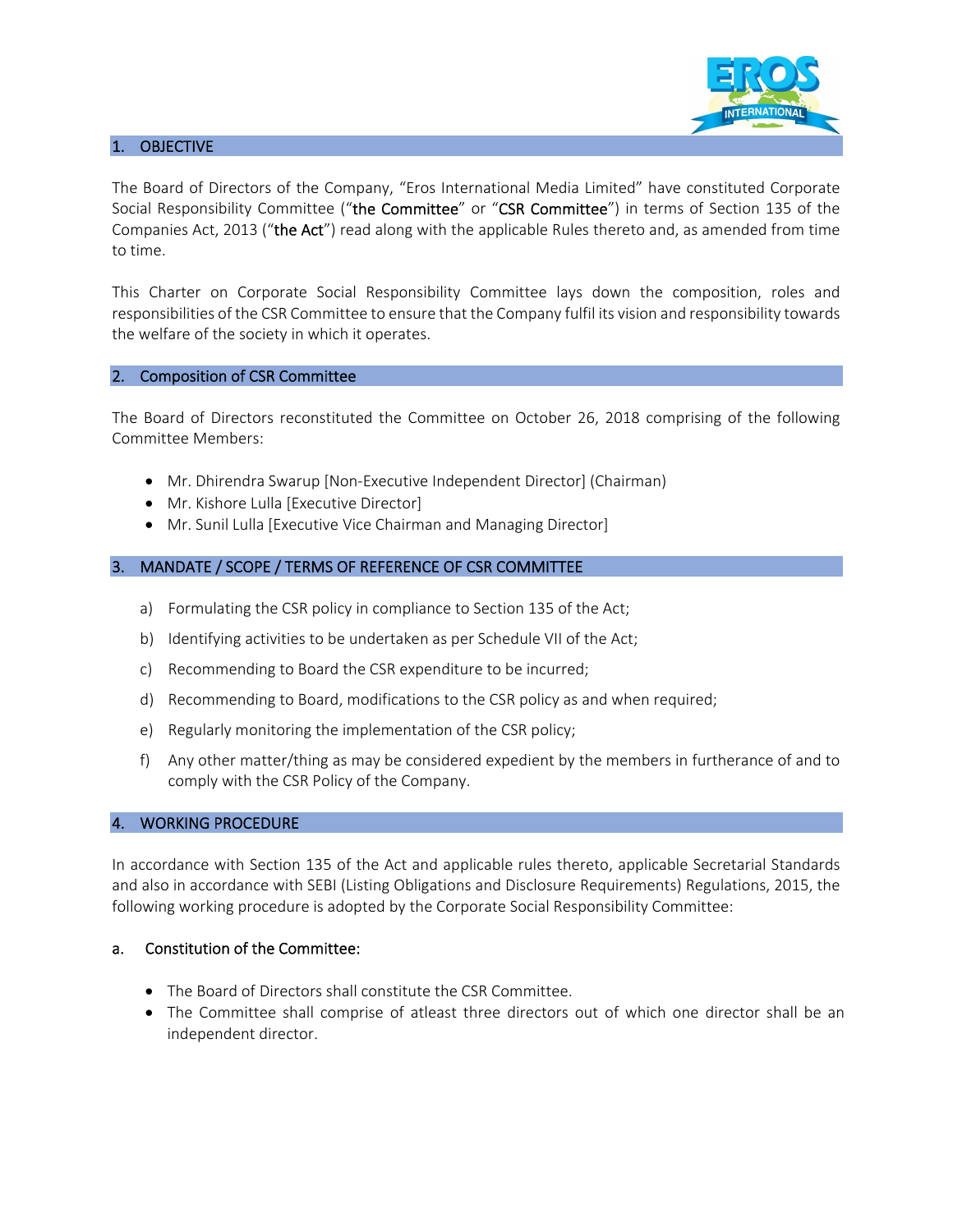

# b. Quorum:

- Two members either personally present or through Electronic mode.
- Electronic mode shall be counted for quorum except on such restricted items as prescribed under Act.
- Quorum shall be present throughout the meeting.
- Where a member is interested in a particular item, he/she shall not be present (physically or through Electronic Mode), during discussion and shall not vote on such item.

# c. Chairman:

• The Chairman of this Committee is Mr. Dhirendra Swarup and in his absence, any member elected by the Committee.

# d. Frequency of Meeting:

- The Committee shall hold meeting as and when required, to discuss various issues on implementation of the CSR Policy of the Company.
- The members would thrive to hold at least one meeting in a financial year.

## e. Notice of Meetings

Meetings of the Committee shall be called by the secretary of the Committee, by sending a proper Notice, by following such procedure as specified by the Board from time to time.

## f. Voting

- Matters arising for determination at Committee meetings shall be decided by a majority of votes of Members present and voting and any such decision shall for all purposes be deemed to be decision of the Committee.
- In the case of equality of votes, the Chairman of the meeting will have a casting vote.

## g. Company Secretary of the Committee:

Company Secretary of the Company shall act as a Secretary of the Committee.

#### h. Attendance at the General Meeting:

The Chairman of the CSR Committee may participate in the Annual General Meeting of the Company and in his absence, can authorise anyone to participate.

## i. Sitting Fees:

As per the resolution passed by the Board of Directors on May 29, 2015, Independent Directors are eligible for sitting fees of Rs. 40,000/‐ per meeting and the same may be increased by the Board from time to time.